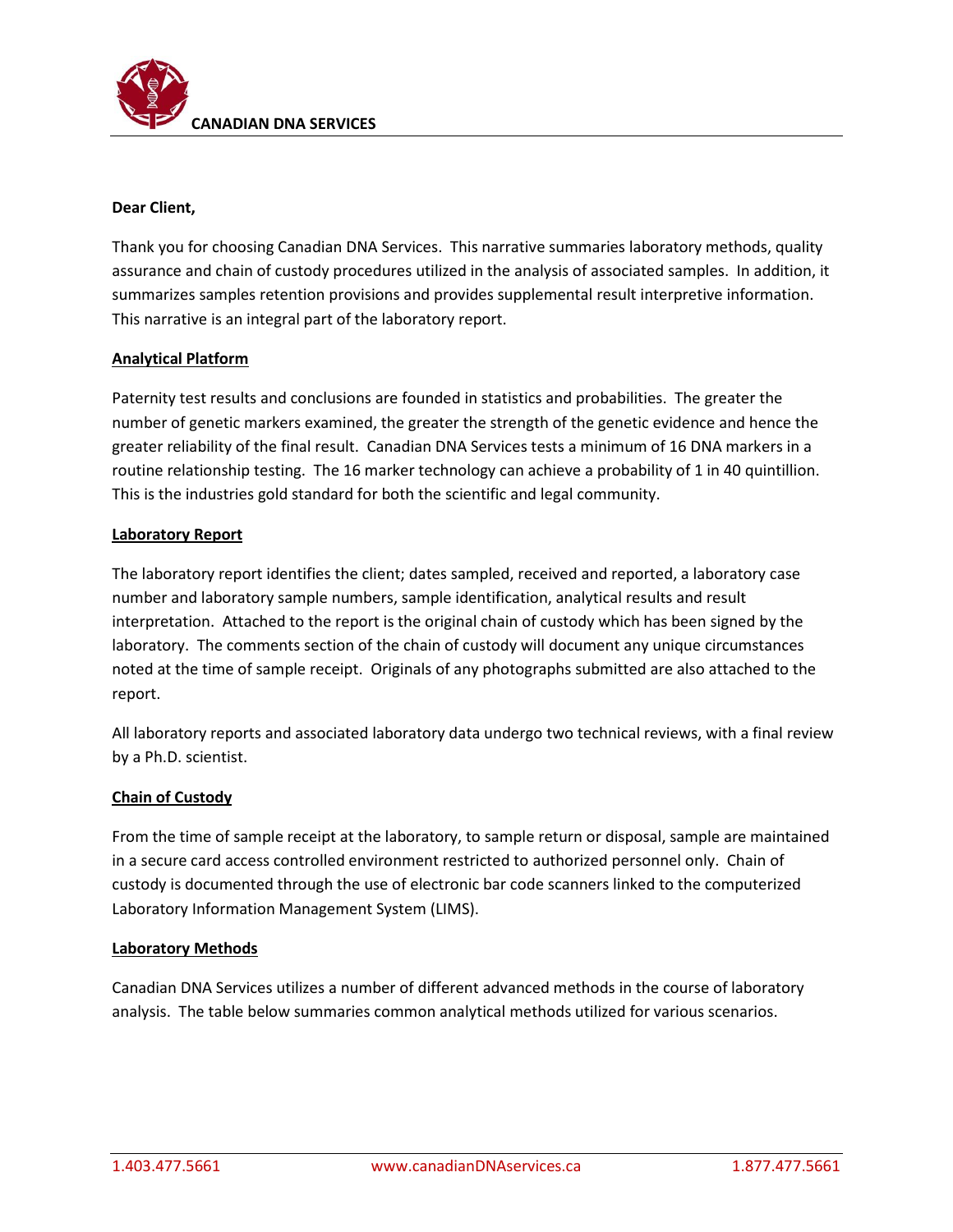

### **Summary of Analytical Methods**

| <b>Method</b>             | <b>DNA Extraction</b> | <b>DNA Quantification</b> | <b>DNA Analysis</b>                          |
|---------------------------|-----------------------|---------------------------|----------------------------------------------|
| Paternity& Kinship        | DNA IQ System         | Quantifiler               | Identifiler                                  |
| Y Chromosome<br>Genealogy | DNA IQ System         | <b>Quantifiler Y</b>      | Yfiler                                       |
| Y SNP Ancestry            | Epicenter             | NА                        | Signet Y-SNP<br><b>Identification System</b> |
| Canine                    | DNA IQ System         | Hoefer                    | <b>StockMarks</b>                            |
| Y Chromosome              | DNA IQ System         | <b>Quantifiler Y</b>      | Yfiler                                       |

### **Sample Disposal**

Untested portions of samples are stored in our card access controlled secure storage area. Samples from criminal forensics cases will be returned to the client under separate cover approximately 1-2 weeks after completion of case report. Paternity, ancestry, infidelity, and other non-forensic type samples will be stored for a minimum of 6 months following the report date and subsequently disposed.

## **Quality Assurance**

The Quality Assurance System at Canadian DNA Services is modeled after ISO 17025 and designed to meet the diverse requirements of several accreditation bodies and standards, including SCC, AABB, ASCLD, CLIA and DAB. The laboratory complies with the applicable industry guidelines including the Quality Assurance Guidelines for Forensic DNA Testing Laboratories. All paternity exclusions are preformed are confirmed by re-analysis.

#### **Legal Samples**

The results of a legal test are designed to stand up in court unchallenged. A common benchmark for this objective is compliance with industry standards, specifically as it relates to sample collection. SCC & AABB has detailed comprehensive sample collection and documentation criteria that should be met for a legal paternity test and should only be handled by a Certified DNA Specialist.